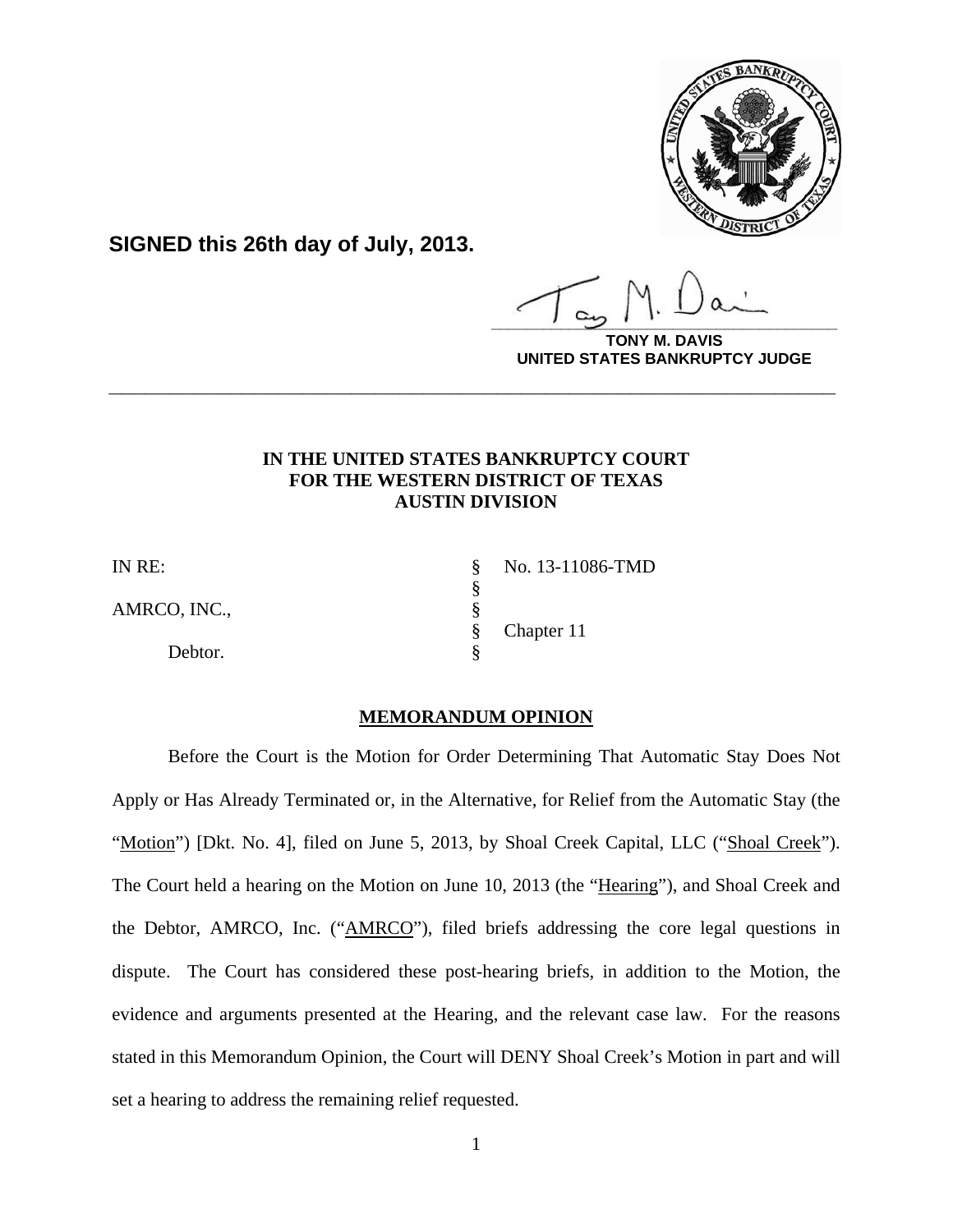The Court has jurisdiction over this matter pursuant to 28 U.S.C. § 1334. This is a core proceeding under 28 U.S.C. § 157(b)(2).

# **I. BACKGROUND**

 $\overline{a}$ 

Shoal Creek loaned AMRCO the sum of \$175,000 in April of 2012. In return, Shoal Creek accepted a real estate lien note from AMRCO, secured by a duly recorded Deed of Trust on an undeveloped lot (the "Property") located at 3604 Robbins Road, Austin, Texas. The Property was essentially AMRCO's only asset, and AMRCO's bankruptcy filing listed Shoal Creek as its only creditor. See Voluntary Petition, Scheds. A-H [Dkt. No. 1].<sup>1</sup> After AMRCO failed to make timely payments on the note, Shoal Creek declared default and initiated foreclosure on the Property.

Foreclosure was scheduled for June 4, 2013. After unsuccessfully seeking a temporary restraining order from the Texas state court to halt the sale, Mr. Mohammad Assadi, AMRCO's President, filed AMRCO's petition for relief under chapter 11 of title 11 of the United States Code (the "Code"), at 10:22 a.m. on June 4, 2013.<sup>2</sup> This Memorandum Opinion resolves the

 $<sup>1</sup>$  At the Hearing, counsel for AMRCO suggested that pursuant to an amendment to AMRCO's</sup> schedules, another small creditor of AMRCO would be added, but such amendment has not yet been filed, and in any case, the additional claim is of no relevance to this ruling.

 $2$  The bankruptcy petition was filed by the corporation "pro se," or in other words, by a nonattorney officer of the corporation, Mr. Assadi. *See* Voluntary Petition, at 3 [Dkt. No. 1]. Thus, the filing violated "the well-settled rule of law that a corporation cannot appear in federal court unless represented by a licensed attorney," *Memon v. Allied Domecq QSR*, 385 F.3d 871, 873 (5th Cir. 2004), a rule that applies to proceedings under the Code, *see, e.g.*, *K.M.A., Inc. v. Gen. Motors Acceptance Corp. (In re K.M.A., Inc.)*, 652 F.2d 398 (5th Cir. Unit B 1981) (holding that bankruptcy appeal could not be brought by non-attorney on behalf of corporation).

AMRCO has since retained counsel. Prior to AMRCO's hiring of counsel, the Trustee filed a motion [Dkt. No. 6] requesting that the Court dismiss this case due to the lack of attorney representation of AMRCO, but that motion has been held to be moot. *See* Order [Dkt. No. 21]. After counsel was retained, no party argued that this Court should find that the case has not been duly commenced, or that the filing should be considered void *ab initio*. Nor has the Court found any governing case law ordaining such an outcome. To the contrary, the case law appears to support allowing the "cure" of a defective filing upon the prompt retention of counsel. *See, e.g.,*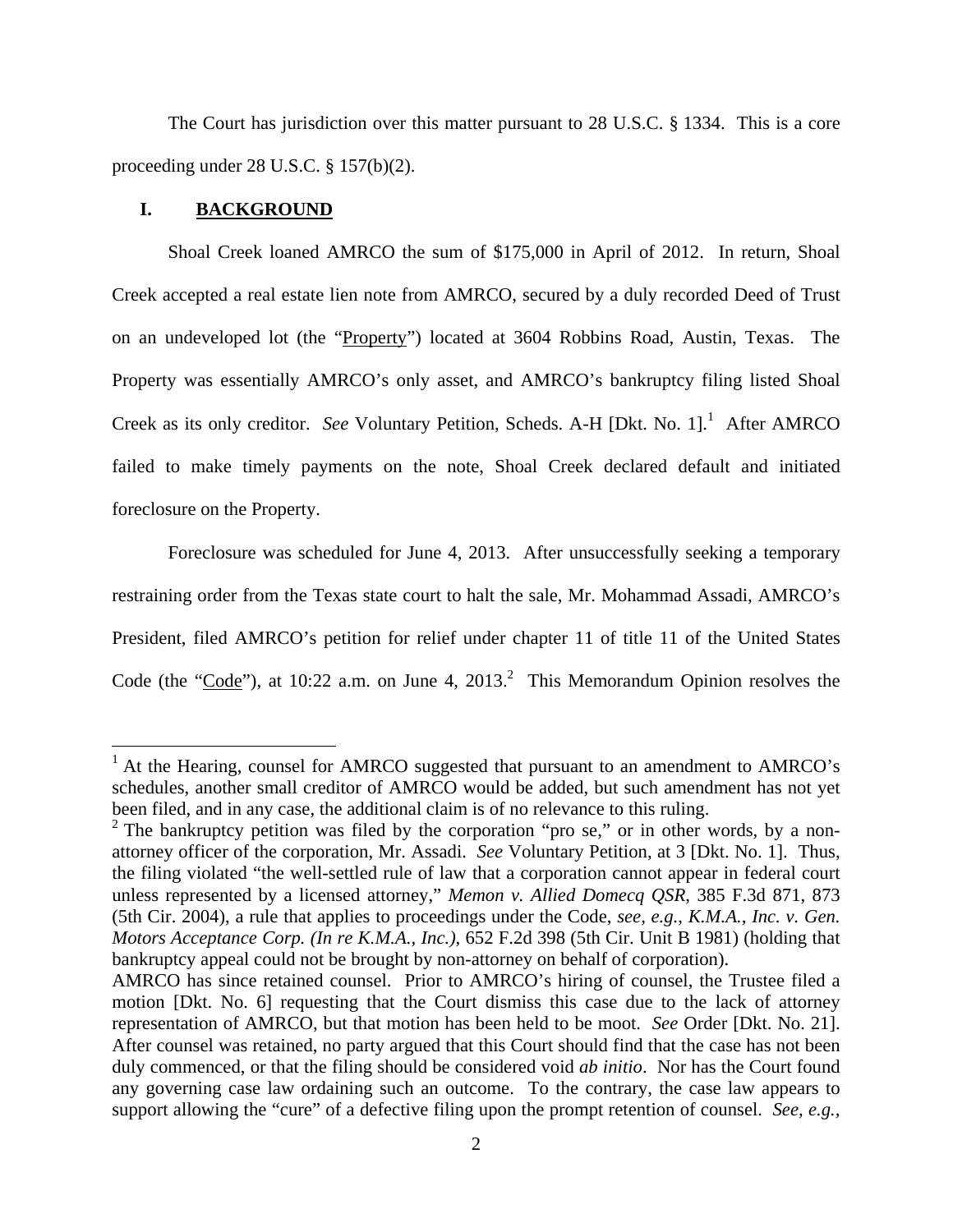parties' dispute over whether, at the moment of filing, AMRCO's bankruptcy state included the Property, or whether the Property had been sold already.

Shoal Creek seeks relief in the form of a "comfort order" affirming that the automatic stay provided for in § 362 of the Code did not apply to the Property. (In the alternative, it applies for relief from the automatic stay pursuant to § 362(d), although this issue has not been briefed or argued in any detail.) Shoal Creek claims that prior to the time of the filing, it had purchased the Property at a non-judicial foreclosure sale (the "Foreclosure Sale"), undertaken and completed no later than 10:12 a.m. on June 4, 2013, minutes before AMRCO's filing.<sup>3</sup>

The Foreclosure Sale was conducted by a real estate attorney named Jeremy Adam Kruger. Mr. Kruger formerly practiced law as Jeremy Adam Kruger, PC, a professional corporation that was named as Trustee in the Notice of Foreclosure and the Deed of Trust in this case. He has since moved to a different firm, Kruger Carson PLLC ("Kruger Carson"). Kruger Carson was named as Substitute Trustee in the Notice of Foreclosure, and it was as a member of Kruger Carson that Mr. Kruger conducted the Foreclosure Sale. At the Foreclosure Sale, Shoal Creek, which was represented at the sale by the same Mr. Kruger, was the only bidder. Shoal

*Memon*, 385 F.3d at 874 ("In virtually every case in which a district court dismissed the claims (or struck the pleadings) of a corporation that appeared without counsel, the court expressly warned the corporation that it must retain counsel or formally ordered it to do so before dismissing the case."); *K.M.A.*, 652 F.2d at 398 (ordering appeal dismissed "unless" attorney appeared on its behalf within thirty days); *Orsini v. Interiors of Yesterday, LLC (In re Interiors of Yesterday, LLC)*, 284 B.R. 19, 25 (Bankr. D. Conn. 2002) (finding that non-lawyer's filing "of a voluntary petition in bankruptcy" on behalf of a corporation was not "void *ab initio*"). In light of this case law, this Court predicates its ruling on the finding that AMRCO's filing took place at the date and time listed above, notwithstanding that the case was improperly filed by a nonattorney.

<sup>&</sup>lt;sup>3</sup> Although Shoal Creek admits the deed was not recorded before the bankruptcy petition was filed, this fact does not matter for the issue at hand. If "a valid foreclosure sale" had taken place before the filing, "the debtor no longer [would have had] any legal or equitable interest in the [P]roperty," and the Property would not have "become property of the bankruptcy estate." *Munoz v. James B. Nutter & Co. (In re Munoz)*, No. 10-31627, Adv. No. 10-3039, 2011 WL 710501, at \*15 (Bankr. W.D. Tex. Feb. 22, 2011).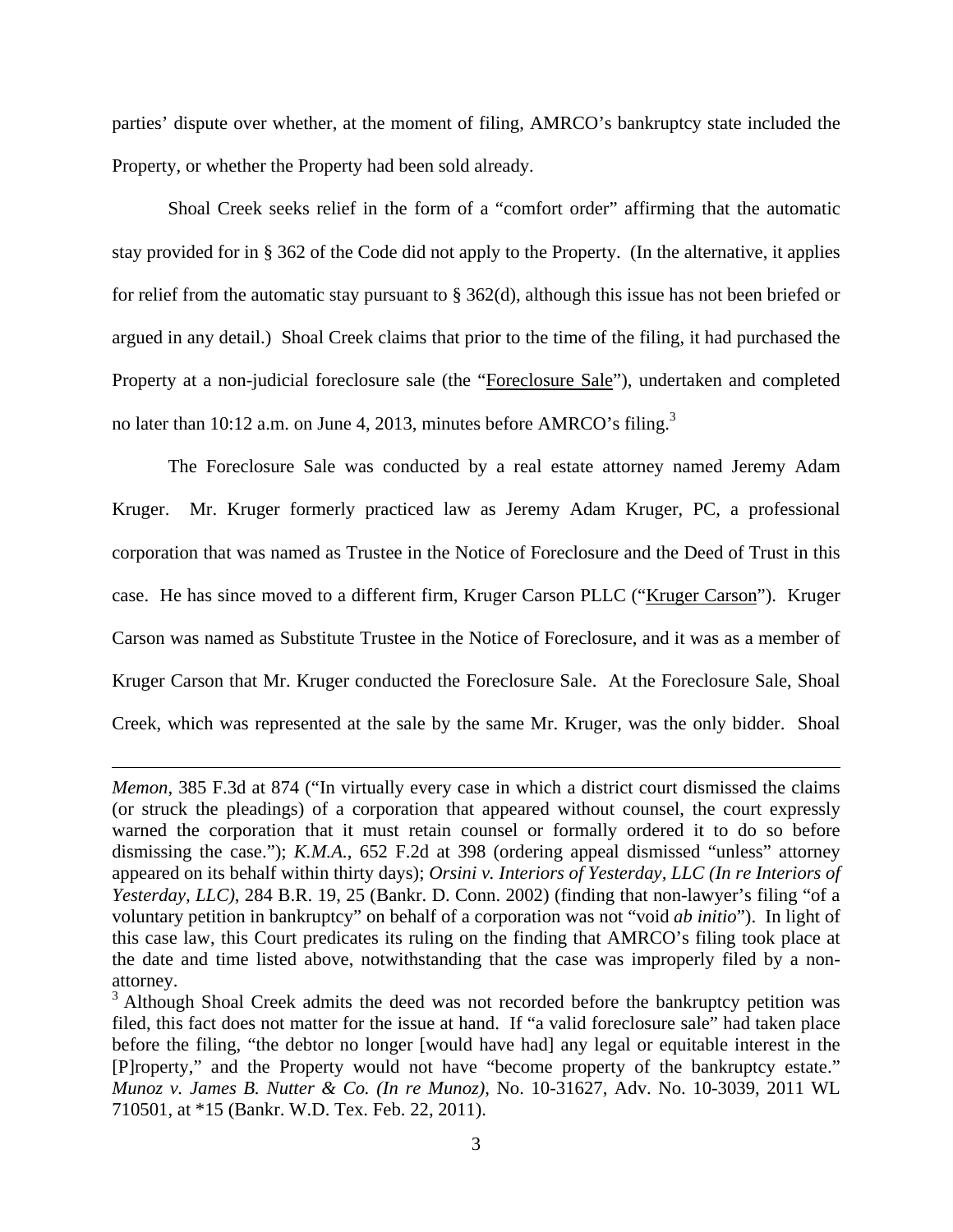Creek bid in the full amount then owing to it, a sum amounting to \$192,076.53.

The Court finds that Mr. Kruger gave credible and reliable testimony at the Hearing. Accordingly, AMRCO's attempts to manufacture doubt concerning whether the Foreclosure Sale took place at the time and in the manner attested to by Mr. Kruger fail. The remaining factual findings needed to support the Court's ruling are presented in due course below.

### **II. ANALYSIS**

AMRCO maintains that the Foreclosure Sale was invalid for three reasons: (1) Mr. Kruger's *firm* was appointed as Substitute Trustee, not Mr. Kruger himself, and therefore he had no right to act as Substitute Trustee under Texas law; (2) the Foreclosure Sale was conducted "unfairly," and "with irregularities," such that there was a "gross shortfall" in the price attained at the sale sufficient to void the Foreclosure Sale; (3) the Substitute Trustee's address was not included on the Notice of Foreclosure Sale, as required by Texas statute. *See* Debtor's Post-Hearing Br. at 4-8 [Dkt. No. 15].

AMRCO's first two arguments have no merit.

As to the first argument, contrary to AMRCO's position, Mr. Kruger validly acted as Substitute Trustee on behalf of his firm. While it is true that the Notice of Foreclosure appointed Kruger Carson, and not Mr. Kruger individually, as Substitute Trustee, that does not invalidate Mr. Kruger's exercise of authority at the Foreclosure Sale. Law firms act through their members. AMRCO has not denied that Mr. Kruger was a member of Kruger Carson. If a law firm can act as Substitute Trustee, then its members can represent it in that capacity.

AMRCO's argument amounts to an assertion that only natural persons can be appointed as Trustee or Substitute Trustee under Texas law. AMRCO provides no legal support for this assertion, which is plainly wrong. The relevant section of the Texas Property Code allows for a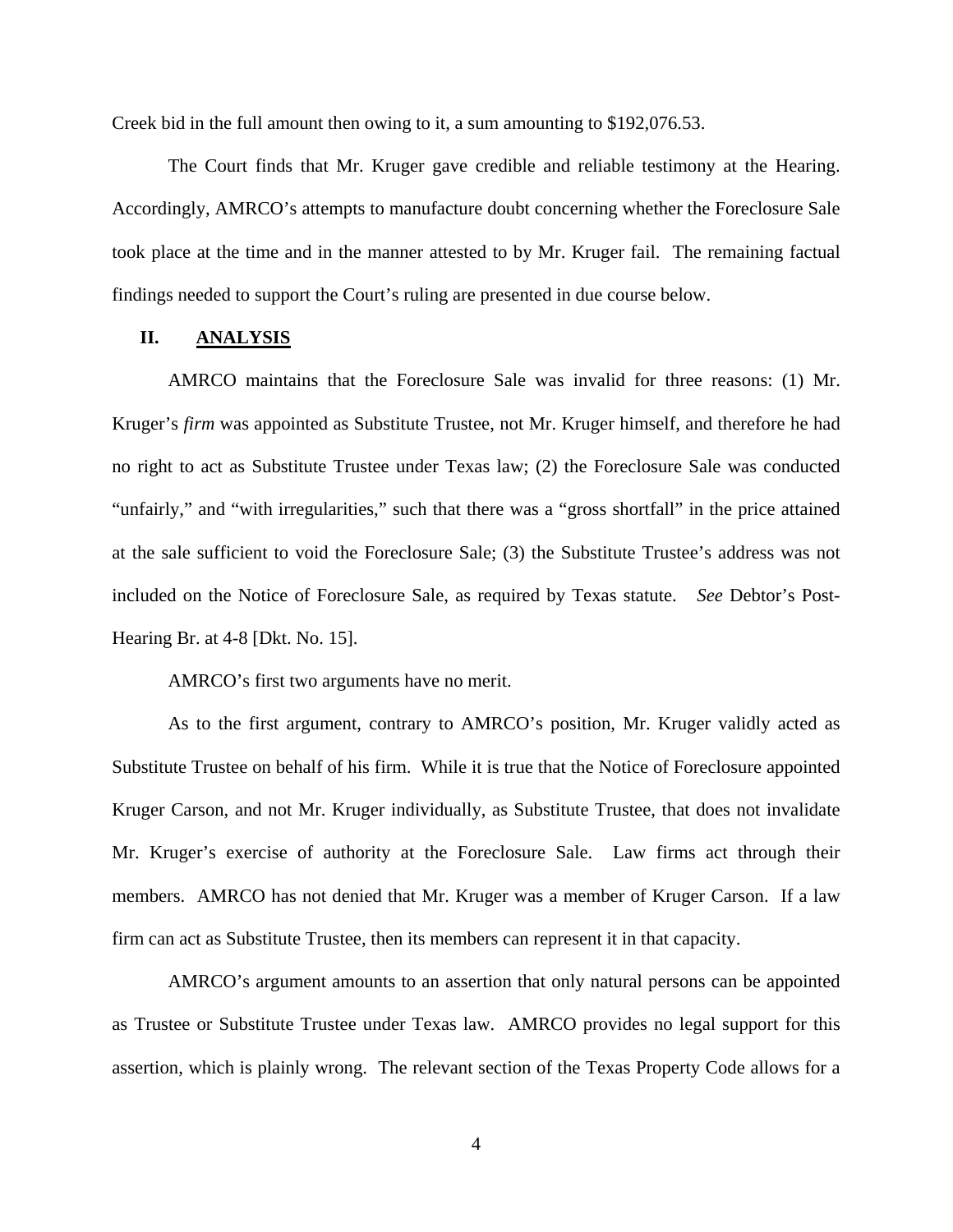"person" to be appointed as Trustee or Substitute Trustee. TEX. PROP. CODE  $\S$  51.0001(7), (8). Statutes commonly define "person" or "persons" to include artificial entities such as corporations and partnerships. *See, e.g.*, TEX. PROP. CODE § 111.004(10) (Texas Trust Code, defining person to include corporations, partnerships, and other artificial persons); 11 U.S.C. § 101(41) (Bankruptcy Code, defining "person" to include corporations, partnerships, and other artificial persons). The law on § 51 of the Texas Property Code makes clear that corporations are "persons" that can serve as "mortgage servicers" and "mortgagees." *See, e.g.*, *Jones v. Deutsche Bank Nat. Trust Co.*, No. 3:12-CV-3929-L, 2013 WL 3455716, at \*8 (N.D. Tex. July 9, 2013) (treating Deutsche Bank is a "person" under this section of the Texas Property Code). To interpret the statute such that "person" means "artificial *or* natural person" for the purpose of Texas Property Code § 51.0001(3) and (4), but is restricted to "natural person *only*" for the purpose of Texas Property Code § 51.0001(7) and (8), would "violate  $\vert$  the established canon of construction that similar language contained within the same section of a statute must be accorded a consistent meaning." *Nat'l Credit Union Admin. v. First Nat. Bank & Trust Co.*, 522 U.S. 479, 501 (1998). The inevitable conclusion, then, is that artificial persons are included within the definition of "person" under this section of the Texas Property Code, and may therefore serve as Trustee or Substitute Trustee. This conclusion is supported by the case law. *See, e.g.*, *Pate v. Zientz*, No. 4-09-CV-643, 2011 WL 1576943, at \*5 (E.D. Tex. Mar. 9, 2011) (report and recommendation) (holding that Deutsche Bank validly acted as trustee under a deed of trust), *adopted by* 2011 WL 1575493 (E.D. Tex. Apr. 25, 2011). AMRCO has failed to show that Kruger Carson could not act as Substitute Trustee, or that Mr. Kruger did not validly represent Kruger Carson. The Court finds the Mr. Kruger validly represented Kruger Carson, the Substitute Trustee, at the Foreclosure Sale.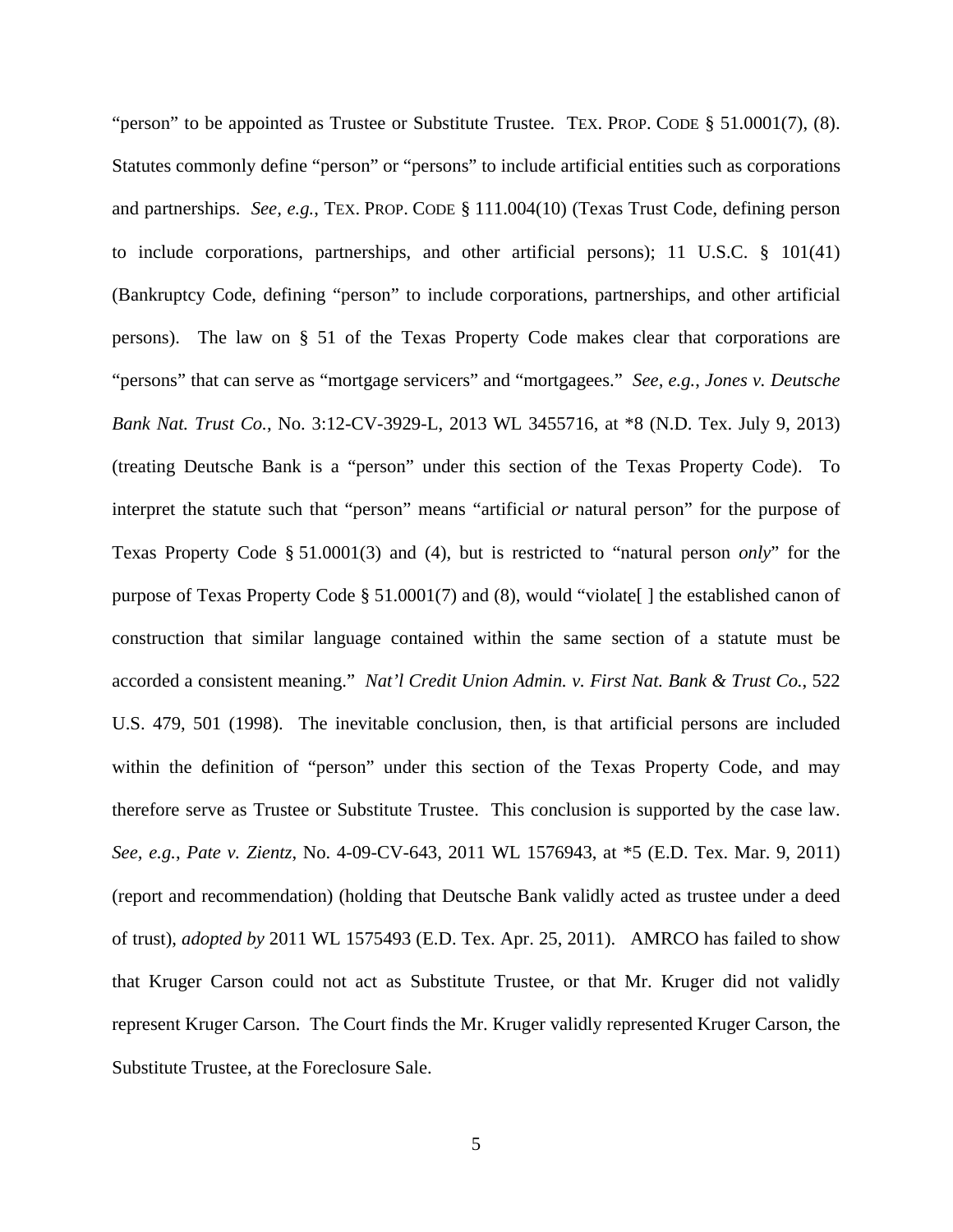As to AMRCO's second argument, there is no evidence either that the sale was "unfairly" conducted or that the price received was inadequate, much less "grossly" inadequate. Mr. Kruger's gave credible testimony that the Foreclosure Sale was conducted fairly and in accordance with law. AMRCO's arguments amount, almost entirely, to mere speculation and innuendo unsupported by any evidence. And even if the Foreclosure Sale had been "unfairly" conducted, or "with irregularities," AMRCO fails to show that the price received at the sale was "grossly inadequate." The Travis County Central Appraisal District values the Property at \$125,000. Shoal Creek bid in the full amount of indebtedness as of the date of the Foreclosure Sale, \$192,076.53, almost seventy thousand dollars in excess of the appraisal district valuation of the Property. In its post-hearing brief—but without citation to the record—AMRCO has claimed that the "fair market price" of the Property is \$530,000. Debtor's Post-Hearing Br. at 8. The only possible evidence of this "fair market price" is the testimony of a real estate broker named Vance Powell, who offered testimony for AMRCO at the Hearing. Mr. Powell claimed that he was "marketing" the Property and had shown it to a potential buyer recently. Providing no further detail or support, Mr. Powell vaguely recollected that "the price quoted to the potential purchaser was, like, \$533,000," and, when asked again what the price was, stated uncertainly, "I believe it's \$533,000." Although he testified that he was a designated appraiser who made his primary living on appraisals, Mr. Powell did *not* say that he "valued" or "appraised" the land at this sum, nor did he give any basis (such as consideration of comparable sales) that would allow him to offer a reliable valuation of the property. While the Court does not accept the Travis County Central Appraisal District's appraisal as conclusive evidence of value, the appraisal has some probative value,<sup>4</sup> whereas, by contrast, the Court does not find Mr. Powell's testimony to

<sup>&</sup>lt;sup>4</sup> While several courts have indicated that appraisal district valuations cannot be considered as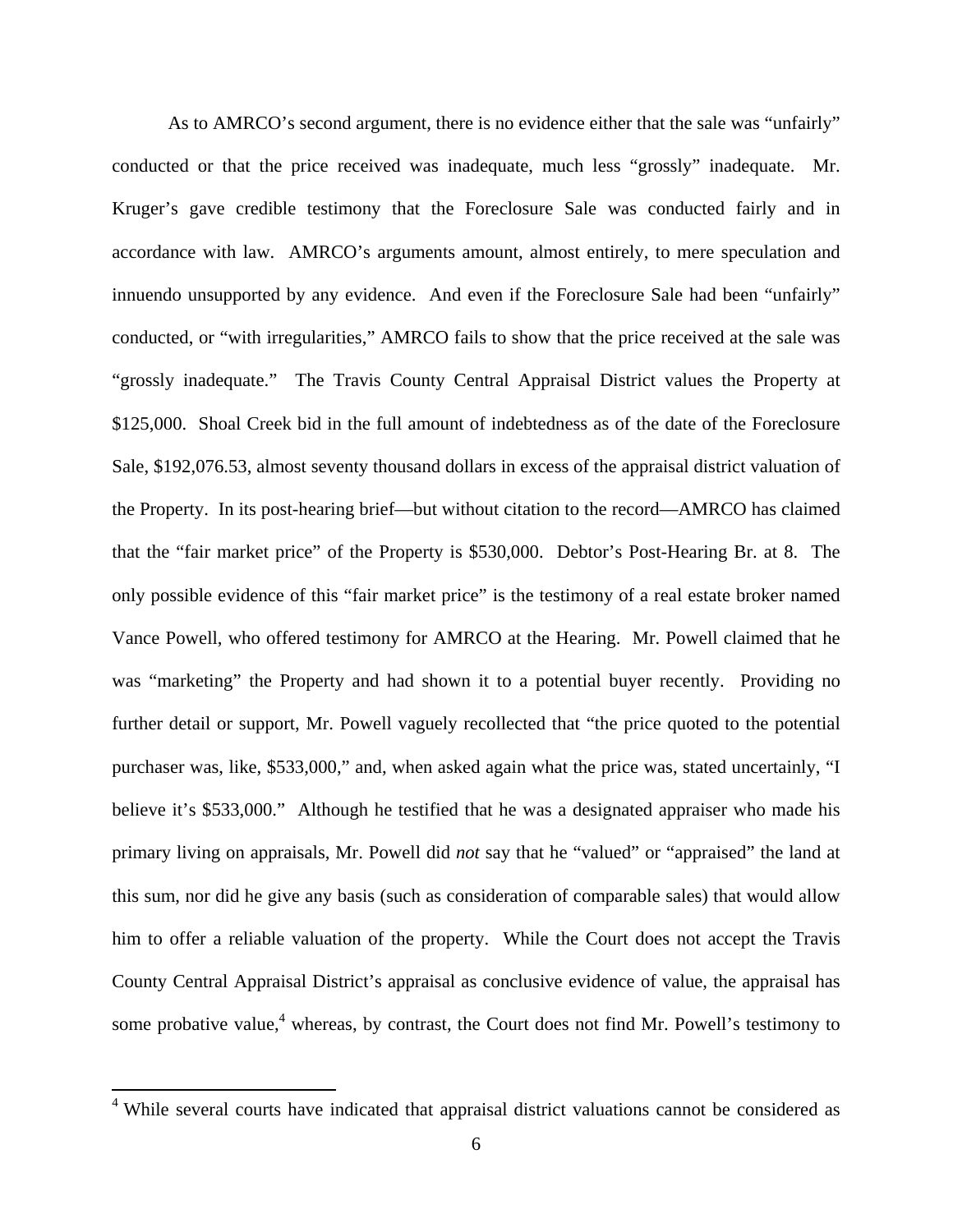be probative of market value at all. As a result, and without prejudging any future valuation testimony or findings, the Court finds that the AMRCO has failed to show that the value bid in for the Property by Shoal Creek at the Foreclosure Sale was inadequate, much less "grossly inadequate."

Unlike its other points, AMRCO's final point presents a close question of law. Nonjudicial foreclosure sales in Texas are governed in part by Texas Property Code § 51.002, "Sale of Real Property Under Contract Lien." This section requires that a notice of foreclosure sale be given publicly and as a matter of legal record, pursuant to statutory requirements. Moreover, a later section of the Texas Property Code requires that "[t]he name *and a street address* for a trustee or substitute trustees shall be disclosed on the notice required by Section 51.002(b)." TEX. PROP. CODE  $\S$  51.0075 (emphasis added).<sup>5</sup>

probative evidence of market value, *see, e.g.*, *Penrod v. Bank of N.Y. Mellon*, 824 F. Supp. 2d 754, 760 (S.D. Tex. 2011) (tax authority appraisal is "relevant to valuation for taxation purposes only" and not to "establish market value"); *Poswalk v. GMAC Mortg., LLC*, No. 3:11-CV-0465- D, 2012 WL 2193982, at \*3 (N.D. Tex. June 15, 2012) (citing *Penrod*, in dicta, for the rule that appraisals cannot be considered evidence of value in Texas), these cases rely on Texas state court precedent, *see Hous. Lighting & Power Co. v. Fisher*, 559 S.W.2d 682, 686 (Tex. Civ. App.— Houston [14th Dist.] 1977, writ ref'd n.r.e .), which pre-dates the adoption of the Texas Rules of Evidence, and no longer accurately represents Texas law. Under current Texas law, unlike under previous law—and at least when the evidence is not objected to on hearsay grounds—tax appraisals do provide some probative evidence of value. This fact has been recognized by numerous state and federal courts. *See, e.g.*, *F.D.I.C. v. Ambika Inv. Corp.*, 42 F.3d 641, 1994 WL 708818, at  $*3$  (5th Cir. Dec. 1, 1994) (affirming a holding that unlike in "older Texas cases," due to "comprehensive changes in the Texas tax appraisal system," tax appraisals are probative of value); *In re Presto*, 376 B.R. 554, 573 (Bankr. S.D. Tex. 2007) (accepting appraisal as having some probative value); *Smith v. Grayson*, No. 03-10-00238-CV, 2011 WL 4924073, at \*11 (Tex. Civ. App.—Austin Oct. 12, 2011) (explaining change in Texas evidence law and allowing use of appraisal district valuation as "some probative evidence" of value, when it was admitted without hearsay objection); *In re Marriage of C.A.S. & D.P.S*., No. 05-11-01338-CV, 2013 WL 3204314, at \*13 (Tex. Civ. App.—Dallas June 26, 2013) (same). In any case, even without any consideration of the appraisal district valuation evidence, the Court's ruling would be unchanged, given the complete lack of any credible evidence of a significantly higher value for the Property.  $5$  The Deed of Trust governing AMRCO and Shoal Creek's obligations in this case expressly requires that in the event foreclosure is warranted, Shoal Creek or its agent must "cause notice of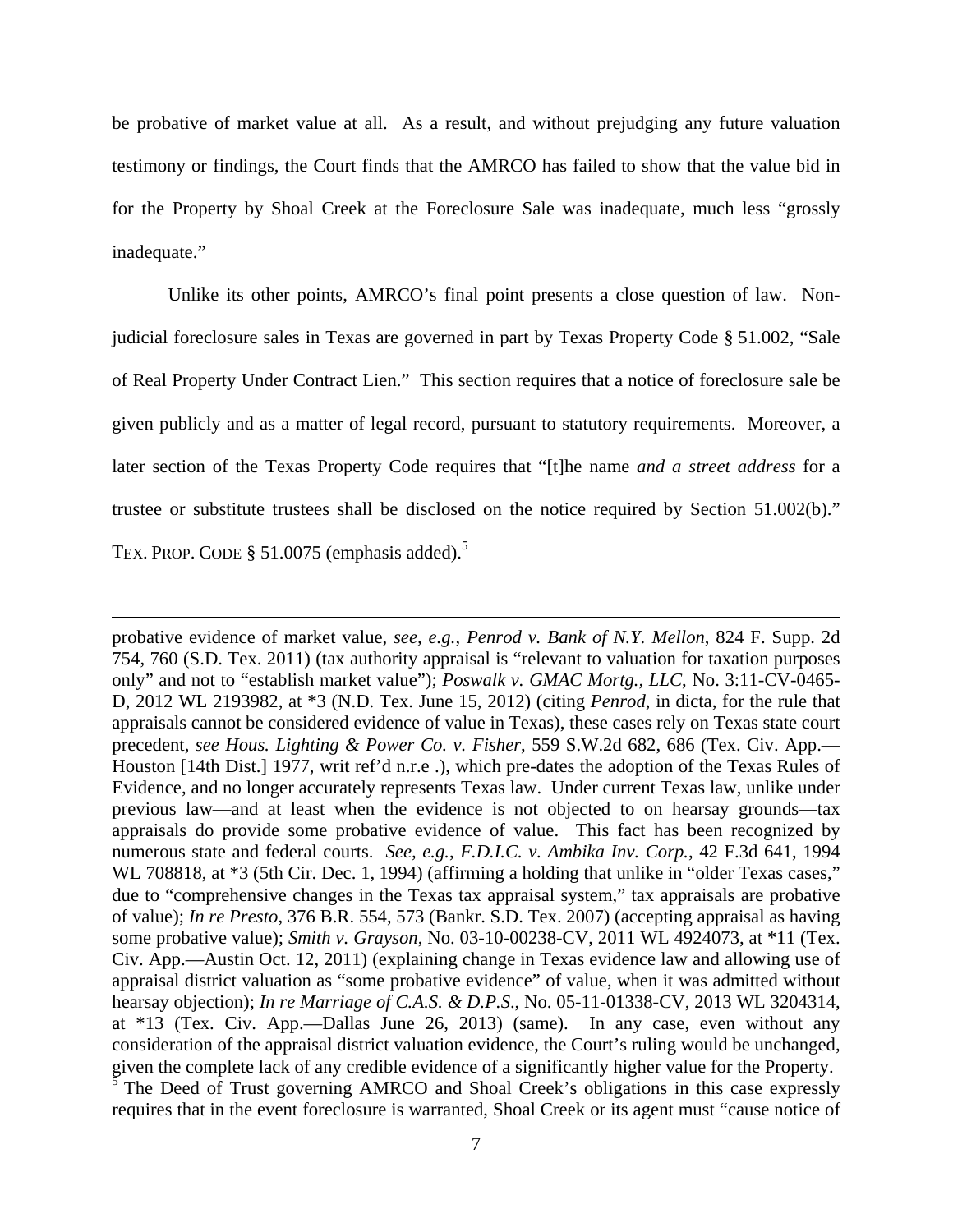As noted above, at the Foreclosure Sale, Mr. Kruger was acting as Substitute Trustee on behalf of his law firm, Kruger Carson. Kruger Carson's mailing address is given on the duly recorded Appointment of Substitute Trustee as "901 S. MoPac Expressway, Building 1, Suite 220, Austin, Travis County, Texas 78746." This address is *not* "disclosed" on the Notice of Foreclosure, as required by § 51.0075. AMRCO claims that this violation of § 51.0075 renders the Foreclosure Sale void. AMRCO rightly notes that Texas courts have emphasized that "*strict compliance* with the notice requirements in a deed of trust is necessary for a trustee to invoke the power of sale in a foreclosure," *G4 Trust v. Consol. Gasoline*, No. 02-10-00404-CV, 2011 WL 3835656, at \* 3 (Tex. App.—Fort Worth Aug. 31, 2011, pet. den'd) (emphasis added); *see also Univ. Sav. Assoc. v. Springwoods Shopping Ctr.*, 644 S.W.2d 705, 706 (Tex. 1982) ("[T]he terms set out in a deed of trust must be strictly followed.").

Shoal Creek retorts that the address-disclosure requirement was substantially complied with. Before joining Kruger Carson, Mr. Kruger practiced law through a professional corporation, Jeremy Adam Kruger PC, which was appointed Trustee under the Deed of Trust where its address was listed. The Deed of Trust was attached to the publicly posted Notice of Foreclosure. Jeremy Adam Kruger PC's office had the same address that Kruger Carson now does. Thus, the Substitute Trustee's address was contained in the Deed of Trust, and thus, the Substitute Trustee's was "disclosed" in the Notice of Foreclosure—albeit only in an attachment, and labeled as the address of the Trustee. Shoal Creek adds that the address was also included on a duly recorded Appointment of Substitute Trustee (dated the same day at the Notice of Foreclosure), and that the address was linked to the Substitute Trustee on that document. Finally, Shoal Creek asserts that the Substitute Trustee's address was printed on the Kruger

1

the foreclosure sale to be given as provided by the TEXAS PROPERTY CODE as then in effect." Deed of Trust ¶ B.6.a.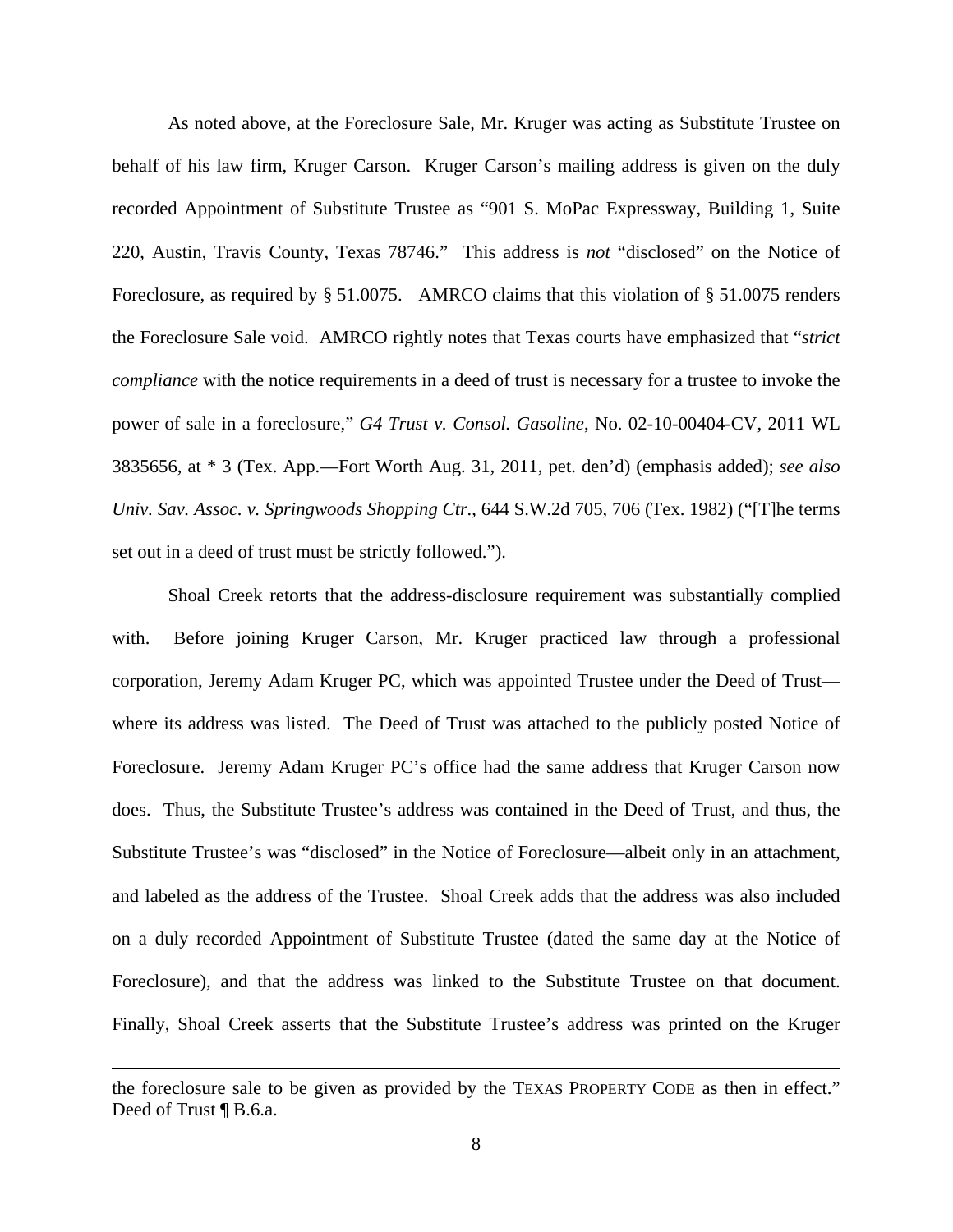Carson envelope in which the Notice of Foreclosure was sent to AMRCO.

Taken together, as Shoal Creek suggests, these facts amount to something close to substantial compliance with the statutory requirement that the Substitute Trustee's address be included in the Notice of Foreclosure. And it is true that, as a practical matter, neither AMRCO, nor Mr. Assadi, nor any potential bidder would have any problem locating the Substitute Trustee based on the information that was publicly available.<sup>6</sup> Indeed, it is difficult to imagine how any party could be adversely affected by the deficiency in the Notice of Foreclosure under these circumstances.

Thus, to void the Foreclosure Sale entirely as a result of the failure to include the Substitute Trustee's address on the Notice of Foreclosure might seem to take "strict compliance" too far. The Supreme Court of Texas stated, in the recent case of *Kourosh Hemyari v. Stephens*, that "minor defects in an otherwise valid foreclosure sale do not void it." 355 S.W.3d 623, 628 (Tex. 2011). In *Kourosh*, the Supreme Court refused to invalidate a foreclosure sale on the basis that the signee of a deed of trust and a substitute trustee's deed was identified, on the signature line of both documents, only by his name and not also by his capacity as general partner of the corporate entities for which he was signing the documents. *Id*. at 627-28. The Supreme Court noted that "the mistake was so obvious from the face of the deed as to be harmless." *Id*. at 628. It observed as well that the alleged defect did not "truly" involve "a failure to comply with the deed of trust's terms, but rather . . . inconsistencies in the deed of trust itself." *Id*.

Unlike *Kourosh*, the fault that AMRCO has identified does "truly" involve "a failure to comply with the deed of trust's terms." *Id*. Still, because this is arguably a "minor defect[ ]," Shoal Creek's argument that it should not void the Foreclosure Sale has considerable force.

1

<sup>&</sup>lt;sup>6</sup> Evidence shows that Mr. Assadi and his company were well aware of the identity and address of the Substitute Trustee, and of the time and location of the Foreclosure Sale.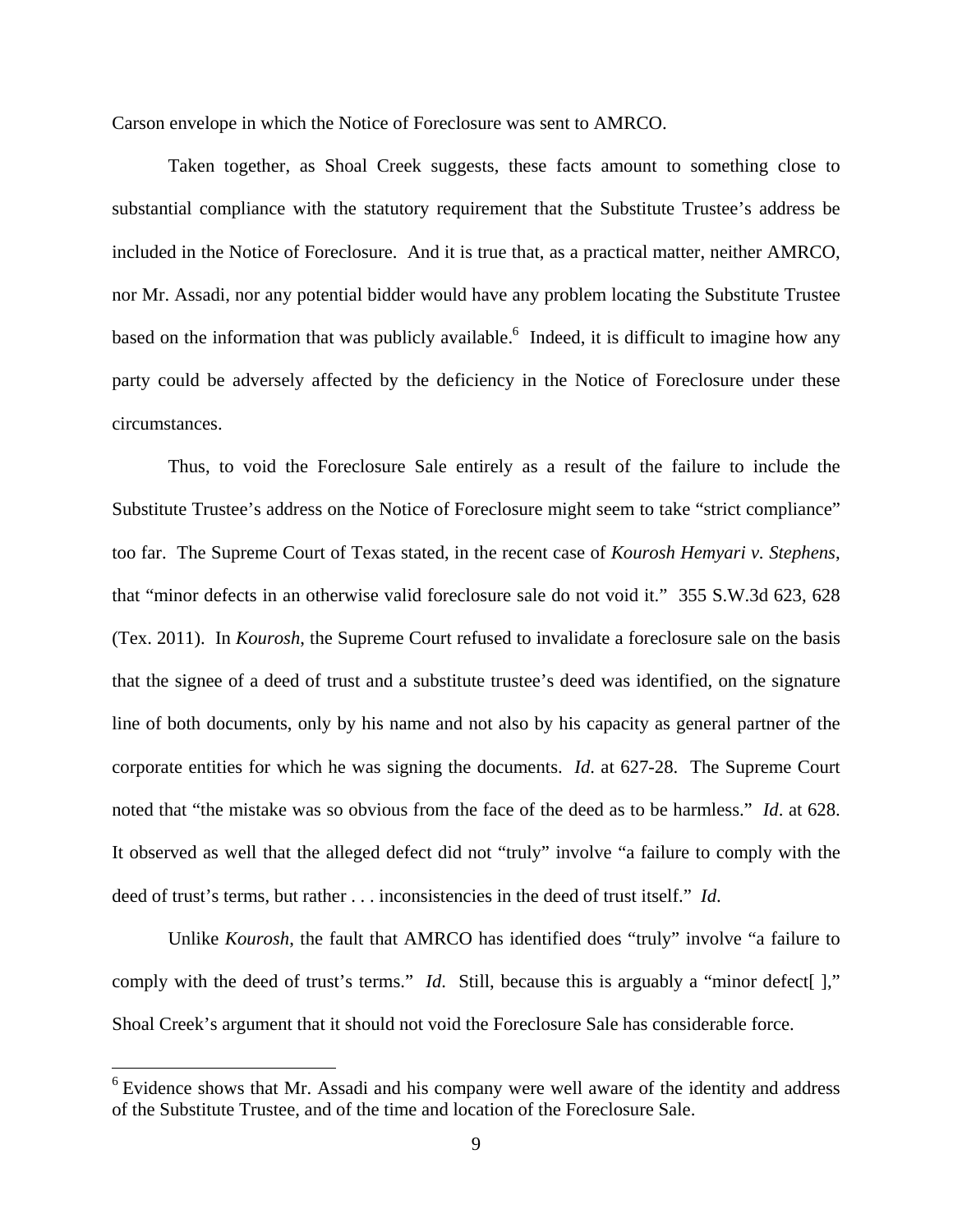However, AMRCO has identified a recent case from the Court of Appeals of Texas in Fort Worth, *G4 Trust v. Consolidated Gasoline*, in which the court faced almost exactly the question before this Court—and decided it in favor of the position advanced by AMRCO. No. 02-10-404-CV, 2011 WL 3835656 (Tex. Civ. App.—Fort Worth Aug. 31, 2011). In *G4 Trust*, a notice of foreclosure sale omitted the address of the trustee and substitute trustee. 2011 WL 3835656, at  $*3$ .<sup>7</sup> For this reason, and citing the requirement that notice provisions must be complied with strictly, the *G4 Trust* court invalidated the foreclosure sale. The *G4 Trust* court also faced arguments similar to those that Shoal Creek has presented regarding the (lack of) harm wrought upon the defaulting debtor by a notice defect in the otherwise lawful foreclosure process. The court explained that those equitable arguments, or the observation that the omitted address was readily available outside of the actual Notice of Foreclosure, would not hold sway:

CGI contends that the August 12 notice complied with Texas law . . . because JRP's president knew Bradford's address and because Bradford's cover letter "contains the required information." However, as discussed above, section 51.0075(e) requires disclosure of a "street address" for the trustee or substitute trustee in the notice. *See* TEX. PROP. CODE ANN. § 51.0075(e). Neither the notice nor the cover letter contained Bradford's street address. While we are not blind to the equities of this dispute—as the note-holder, CGI was entitled to be made whole—we are constrained to hold that the sale is void because strict compliance is required to invoke power of sale under a deed of trust.

*G4 Trust*, 2011 WL 3835656, at \*3 n. 4.<sup>8</sup>

<sup>7</sup>*G4 Trust* was complicated by the fact that, unlike the Deed of Trust in this case, the *G4 Trust* deed of trust was executed prior to the passage of the statutory requirement of inclusion of the address of the trustee in the notice of foreclosure, so there was a question of whether the statutory requirement applied retroactively to cover foreclosures under the deed of trust. *See G4 Trust*, 2011 WL 3835656, at \*2-\*3. The court held it did. *Id*. *Id*. 8 It bears noting that *G4 Trust* and *Kourosh* should not be viewed as conflicting with one another

<sup>(</sup>nor, if they were in conflict, would this Court fail to follow the ruling of the Texas Supreme Court). *G4 Trust* was decided on August 31, 2011, just before *Kourosh*, which was decided on October 21, 2011, but rehearing in *G4 Trust* was denied on October 27, 2011, six days *after Kourosh* was released, which indicates that the appellate court had at least some chance to revise its ruling in light of Kourosh and chose not to do so. What is more, the Texas Supreme Court